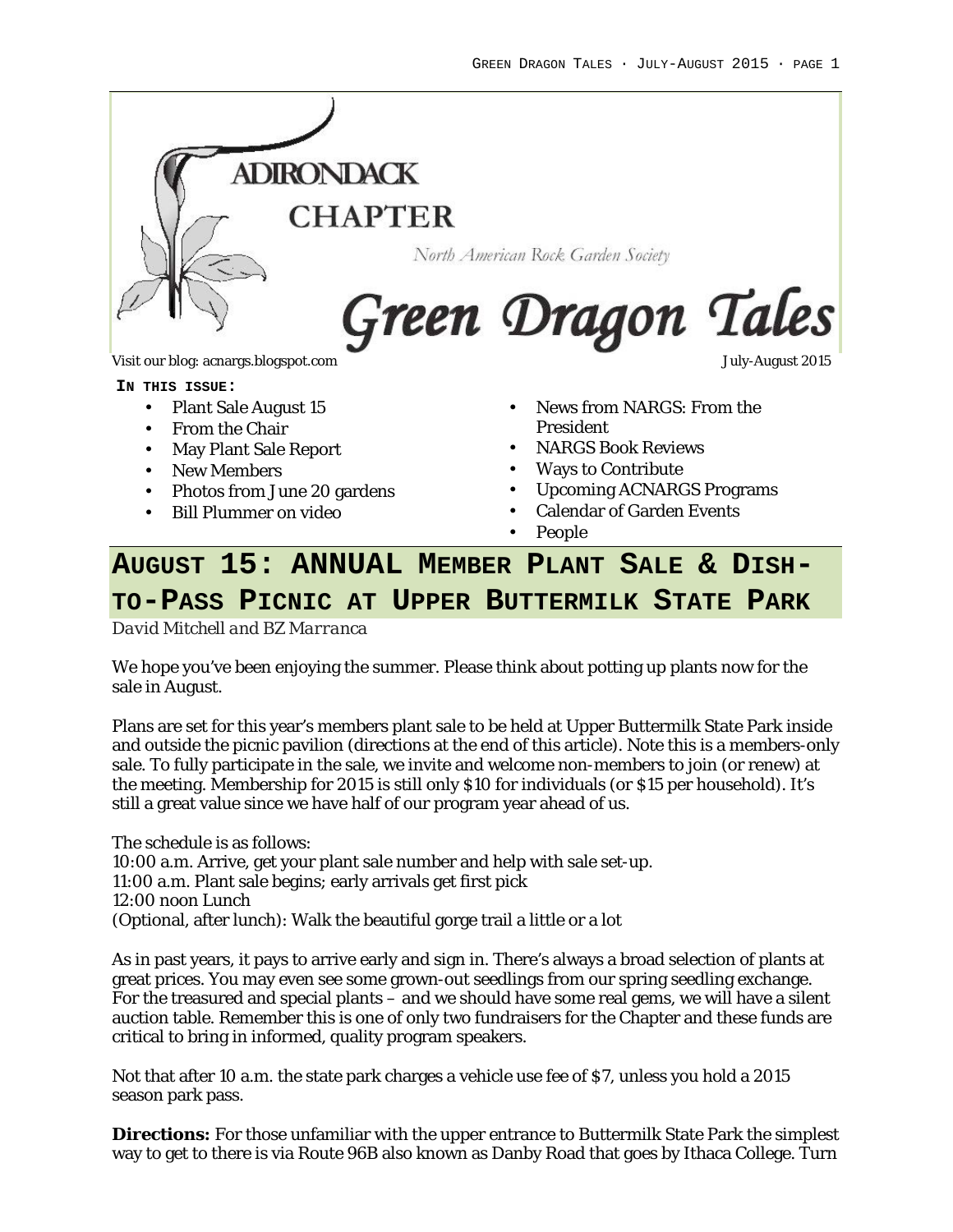at W. King Road where there is also a traffic light and road signage to the Park. Stay on King Road to the park entrance – again marked by a sign – on the left. The picnic shelter where we will meet is just beyond the immediate parking area. There will be temporary parking near the shelter for unloading. Here's the link to a **Park map** -

http://www.nysparks.com/parks/attachments/ButtermilkFallsParkMap.pdf) or use this **Mapquest link** (**http://www.mapquest.com/us/new-york/businessithaca/buttermilk-falls-state-park-1874088**) to get specific directions from your starting point.

## **FROM THE CHAIR**

*John Gilrein, ACNARGS Chair*

Our El Nino summer has been interesting. More rain than I would like for playing outside, but then I have hardly had to water any plants in the ground, other than watering plants right after they were planted. So this summer has been good for growing. A few of my rock garden plants looked a little unhappy when we were having daily rain, but now everything seems to be doing better, maybe due to a few dry days between the rains.

Lately I've been thinking a lot about two somewhat related topics: trees and planning ahead. My home landscape has changed a lot the last 2 years, due to the trees. A very large (at least 40 feet high and trunk diameter of 2 to 3 feet), and recently healthy (as of a few years ago) *Acer saccharum* (sugar maple) next to the road died. Probably the road salt killed it. Onondaga County is a heavy salt user, and does not use any sand. This was the last of a line of roadside maples that held out years after its brethren. I'm planning to replace it with an oak (sugar maples don't cope well with road salt, oaks generally tolerate it pretty well) and would have liked to replace it even before it got cut down, but I don't think it would be safe for its replacement. Sad to see it go, but the roadside plantings get a lot more sun. The plan (at least for now) is that a *Quercus alba* (white oak) is going to replace it.

The *Acer saccharum* due south of the house had to get cut, as it was shading the solar panels, and not cutting it would kill the subsidy. This tree was not as large, and I was not as sad that it had to go. I'm planning a small tree with 2 or 3 season interest: *Cercis canandensis* (redbud) 'Forest Pansy' with purple leaves, *Acer japonicum* or *shirasawanum* (Japanese maple/full moon maple), or *Stewartia pseudocamellia* (Japanese stewartia)? The tree needs to be tall enough to hang a bird feeder on, and not so tall as to shade the solar panels. Again, I would have preferred the replacement before the maple came down, but my tree cutting skills are adequate for safety and economy, not superlative at dropping the tree on a dime. The plan right now: just ideas right.

Lest I appear like a non-tree lover, I'm not like my neighbor who called hedgerow trees "brush", and I have planted a lot of trees. With all the gardens, I'm conflicted about leaving them all there, or taking some out to provide enough sun. I do sometimes practice planning ahead with tree planting, and a *Quercus bicolor* (swamp white oak) is happily growing under a large 3-trunk *Salix alba* (white willow) that's destined for the chopping block. The willow has nice corrugated bark and a nice presence due to its large size, but it has very greedy roots and is always dropping branches. Dropping the willow might require professional arborist services, but it has to go sooner or later.

We have a large *Liriodendron tulipifera* (tulip poplar, really a Magnolia cousin and not a poplar) planted around 25 years ago on the west side of our house. It's fast growing, and a nice tree [a;sp native], which provides late afternoon shade for the house. The feeder roots are pretty shallow, and this is not the sturdiest tree. A large bark wound (not sure of the cause) looks like it will result in damage to the core of the tree. I'm grateful for the tree now, but it's getting pretty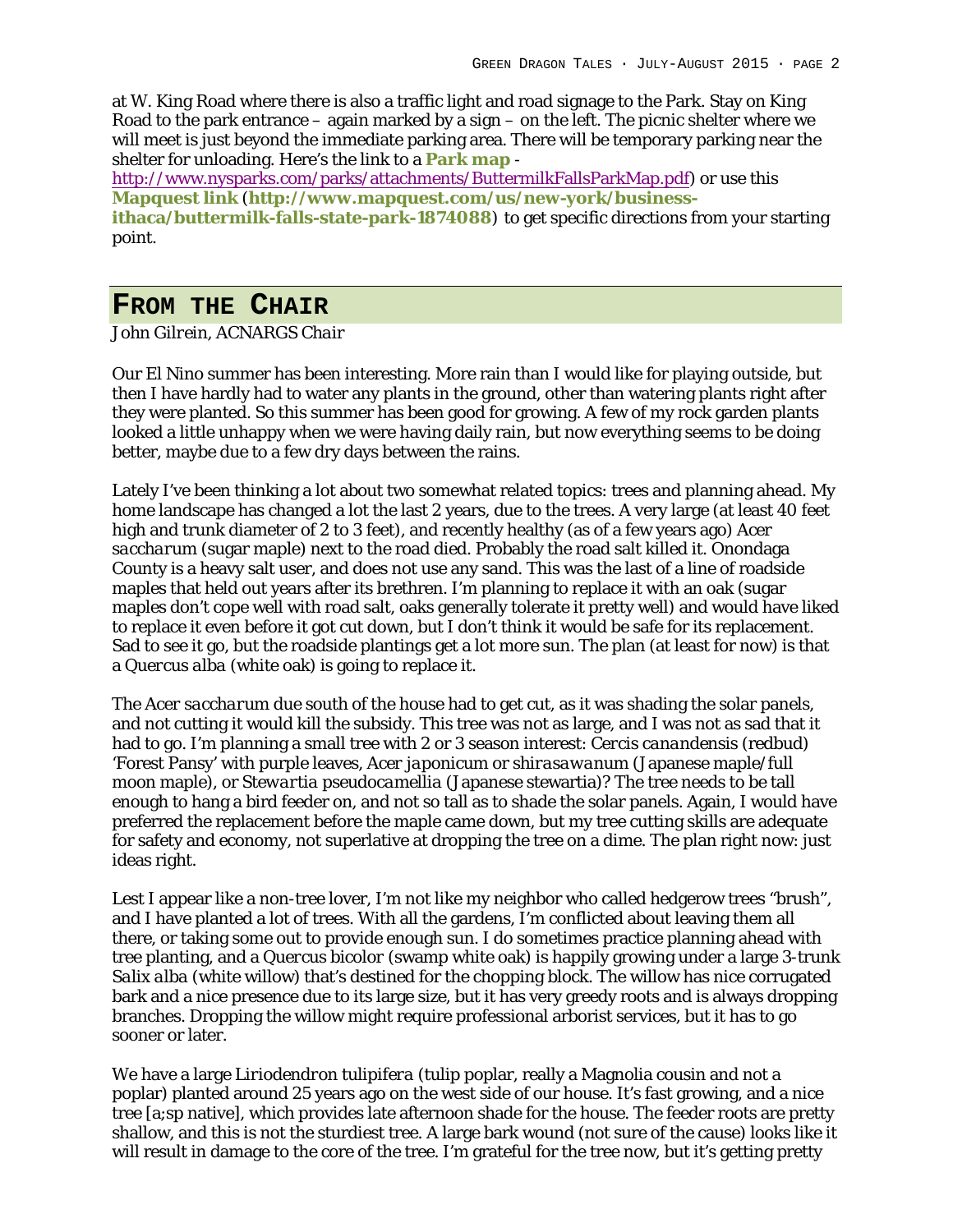big and may result in a hazard to the house. I planted a *Quercus alba* whip close to the tree this spring to be its replacement (planned ahead but not far enough, as the oak is a slow grower).

Tree planting is challenging when the garden plan is continuously evolving, especially if one is planting a large tree. You want to think about where the tree will cast shade, and where it might fall if damaged, in addition to the soil/site/moisture being suitable for the tree planned. I don't want too much shade on my sunny (or mostly sunny) borders. On the other hand, I enjoy working in the shady gardens when it's really hot out and need my gardening fix. So think about your trees, plant more if you can. There are a lot of nice small trees with 2- or 3-season interest, and these have less risk for building damage, and financial risk, as well as being easier to manage on your own or with family labor. Plan(t) ahead if you can.

Hope to see you at the picnic. If you are not an Adirondack Chapter member yet, you can attend the picnic, become a member, and then join in the member plant sale we're having. There are bound to be some interesting plants, considering some will be the grown up seedlings from the NARGS seed exchange.

John

## **MAY PLANT SALE REPORT**

*David Mitchell and BZ Marranca*

We reached a grand total of \$1,391.00 from our plant sale! Thank you to all who helped make our plant sale a success. Many hours were invested in potting plants, caring for them, delivering plants, organizing the sale, marking prices, building and planting the trough, advising customers, and ringing up sales. We had a nice selection and as usual the special plants sold out quickly.

We signed up five new individual members. We also had eight individual renewals. Seventeen people signed up to receive email notifications of meetings. Eight people took ACNARGS membership forms and are thinking about joining.

Thank you to Bill and Mary for bringing the planted trough garden and coordinating a member recruitment effort. The trough got a lot of attention and sparked conversations about construction and growing alpines.

## **2015 MEMBERSHIP: WELCOME NEW MEMBERS!**

Welcome 5 new members to our Chapter who joined at the May plant sale: Mary Squyres, Therese O'Connor, Francine Urda, GeorgiAnne Carney, and the Joanne Button Family. Another new member joined at our garden tour. Welcome Susan Mann. We hope to see you at our August meeting, one of our most anticipated meetings of the year and certainly the most delicious!

It's not too late to join our Chapter at the August meeting to enjoy the benefits of membership. Plus, there's still three excellent speaker programs lined up for the fall – that's half of our speaker program year. What a deal for only \$10 for an individual, \$15 for a household membership! Memberships run the calendar year.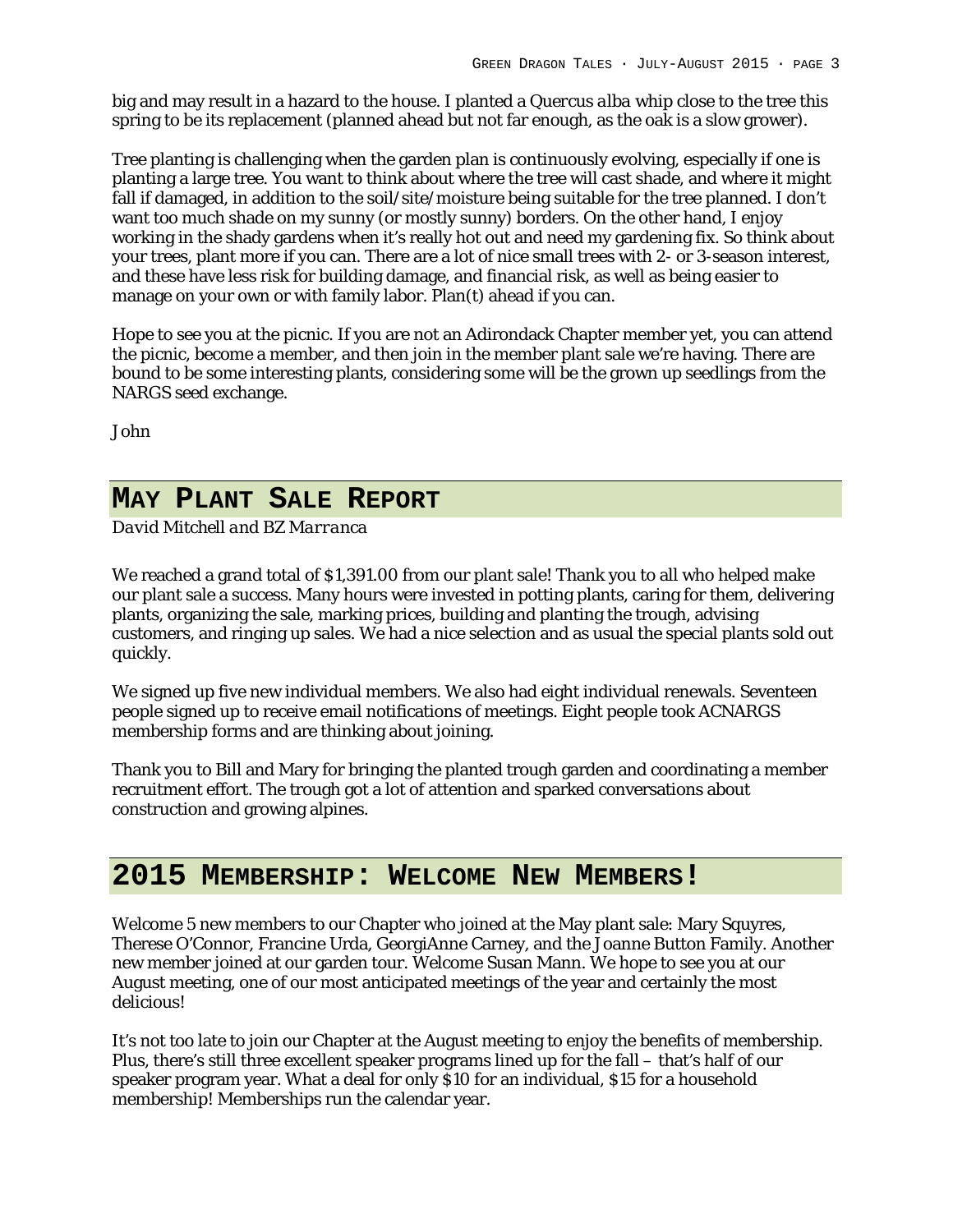# **JUNE 20: A FABULOUS SUMMER OUTING!**

*Carol Eichler (one who attended)*

Considering the wet summer, our large group of 20 or so were fortunate to have scored a pleasant day (not too hot with the threat of rain holding off) for visiting four Binghamton gardens.

Karen Anderson's country garden was first on the itinerary. Especially memorable for me was her rustic garden structures and the meadow walk (a birder's delight).





Next, we were impressed by Mary Matway's thriving vegetable garden (creative re-purposing of a swimming pool) and her Calluna and Erica (heath and heather) collection, which unfortunately weren't blooming, although many other plants were putting forth a riot of color.



After a lunch break we were ready to visit the latest iteration of Lee Nelson's ever evolving garden on a deep but narrow city lot, oohing and aahing over many specimen plants including this Lilium that was blooming in abundance throughout various spots.

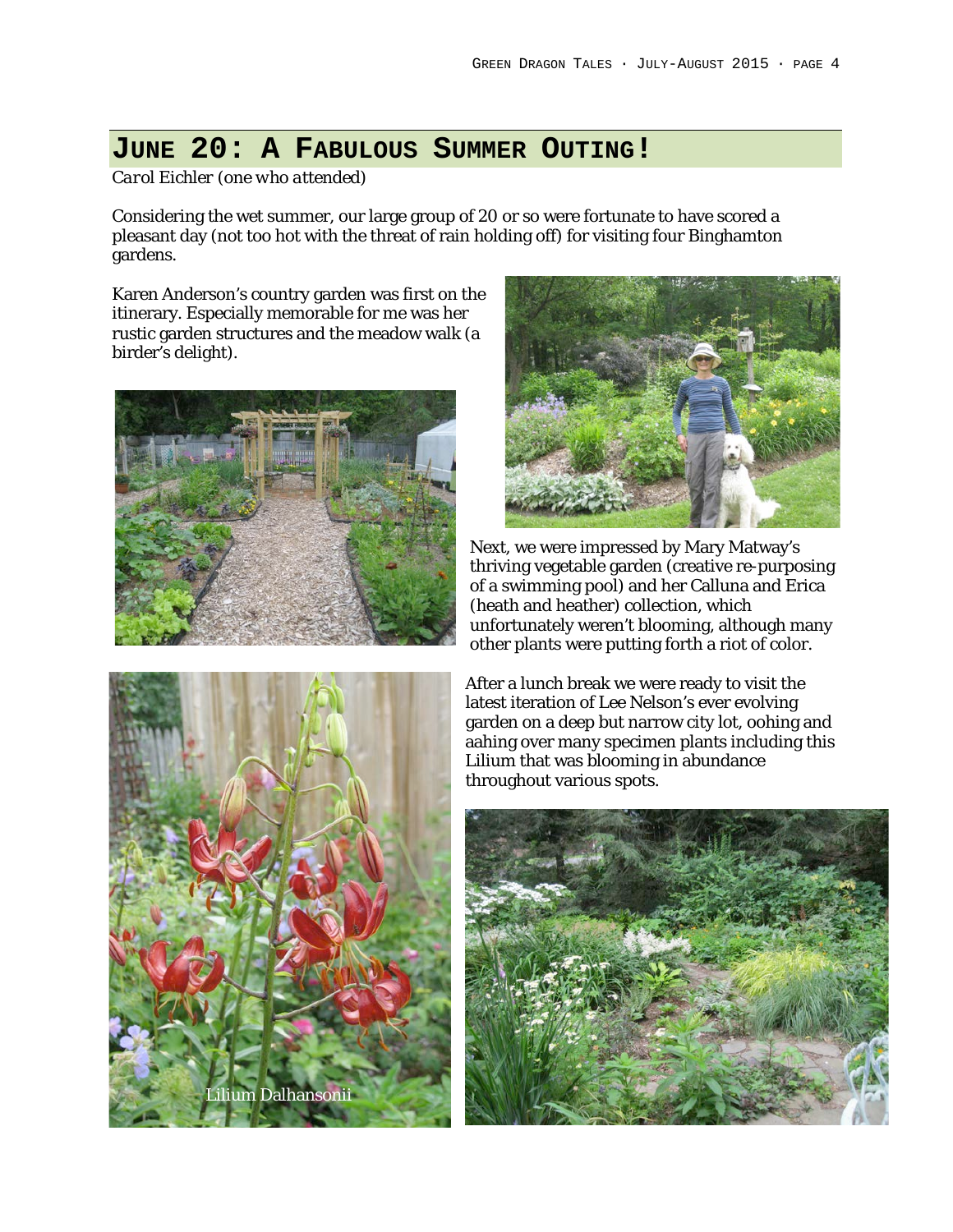Lastly, we immersed ourselves in Camilla MacLeod's gardens, wandering meandering paths and discovering tucked away gems. Did you find the dragon garden? Thank you to our hosts and a special thanks to Lee Nelson for setting up the itinerary.

More photos are posted on our **Facebook page** (https://www.facebook.com/acnargs), Adirondack Chapter, Ithaca NY of the North American Rock Garden Society.

## **BILL PLUMMER ON NATIVE PLANTS**

Member Bill Plummer, along with a Dundee nursery, is featured in a video posted by Red Tail Ridge, a new winery in Penn Yan. For those of you who didn't have the opportunity to visit Bill's gardens at his open house, visit this link for your chance to get a glimpse of them: **Bill Plummer video** (http://www.redtailridgewinery.com/native-plants-and-landscaping/).

### **NEWS FROM NATIONAL NARGS: FROM THE PRESIDENT**

*Excerpted from "From the President" by Matt Matthus, The Rock Garden Quarterly, Spring 2015, volume 73 #2*

Why should I pay a membership fee to NARGS? What do I receive for it?

And, yes, I get it: your local chapter offers camaraderie, a place where you can chat with likeminded people, meet friends, share plants, talk about all that we find curious and interesting in the plant world, and listen to a knowledgeable speaker passionately describe adventures in the Himalaya. It's like a university and social club mixed up into one – plus coffee and pastry.

But what is added from the national level? For the national dues, you receive a rather beautiful quarterly journal and the ability to participate in a world-class seed exchange. You may also decide to attend a national meeting; but is that about it?

Well, consider the national programs that benefit chapters directly, like the Speakers Tours, which brings world-class speakers to all chapters; or the many packets of free seeds that all chapters receive at the end of each Seed Exchange. *(Not mentioned in the article was the wonderful resources offered through the NARGS website)*

[If you are a member of NARGS,] …speak with non-NARGS members so that they understand the value that NARGS national can bring to the chapter…and to their lives as gardeners.

What do you feel will make NARGS the type of organization to which all local members will feel it worthwhile to join? What can NARGS do to be more engaging to chapter members?

*For NARGS members and non-members alike, these questions are for YOU. Matt Matthus would welcome your ideas. Contact him at mmattus@charter.net*

### **LOOKING FOR A GOOD GARDENING READ?**

*Bobby Ward, NARGS Recording Secretary*

There are two recently posted Books-of-the-Month on the NARGS web site—one in which the author learns to garden while battling breast cancer and the other a history of gardening through tools. You can find these reviews on the Web site under "Plants." Or click here: NARGS Book-of-the-Month (https://www.nargs.org/book-of-the-month)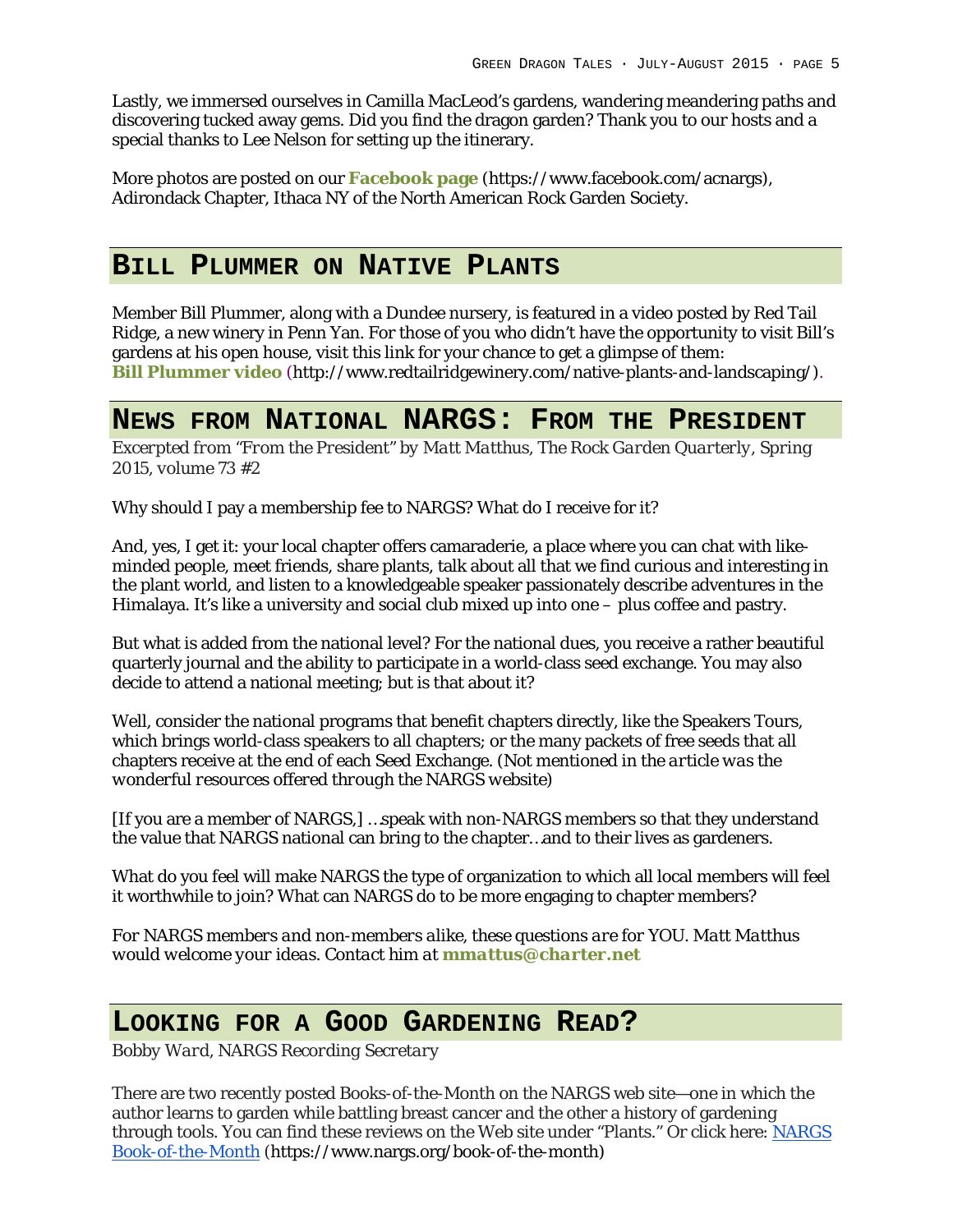Are you interested writing a book review for the NARGS Book-of-the-Month website link? Steve Whitesell, Coordinator of NARGS Book-of- the-Month, elysium214@aol.com can provide a list of possible reading choices, or you can suggest book choices for approval. The book will be sent to you at no charge and you're free to keep it after submitting a 300-500 word review. Book-ofthe-Month reviews can be found on the website under "Plants." You don't need to log in to read them.

And don't forget, books purchased through the NARGS Web site's brown Amazon banner logo benefit NARGS, as NARGS receives a percent of the sales.

# **UPCOMING ACNARGS PROGRAMS**

*Mark your calendars! Unless otherwise specified, all local events start with a brown bag lunch at noon with the program following at 1 pm, and take place at the Whetzel Room, 404 Plant Science Building, Cornell University, Ithaca, NY (see map on the last page).*

**August 15:** Annual Picnic and Members' Only Plant Sale, at the Picnic Shelter at Upper Buttermilk Falls State Park, Ithaca (see lead article this issue for details)

**September 19:** Krissy Boys & Rosemarie Parker: "All about Seeds: collecting, cleaning, treatment/stratification, storing, & more." Plant-of-the-Month sale to current members. Note location is Ken Post Lab Classroom.

**October 17:** John Gilrein : "Alpine & Subalpine Plants of Wyoming." Plant-of-the-Month sale to current members. Note location is Ken Post Lab Classroom.

**November 14:** Sharee Solow, horticulturist, landscape designer and garden writer from Philadelphia: "From Front Yard to Rock Garden: Step by Step." Dish-to-pass luncheon at noon followed by a brief annual meeting and speaker presentation. Note 2<sup>nd</sup> Saturday meeting date.

#### **Looking ahead for 2016:**

**February 20:** Members Share. PLEASE CONSIDER SHARING YOUR FAVORITE PHOTOS & EXPERIENCES. Plan now as you take photos of your gardens, specimen flowers, or travel highlights of gardens or alpine/subalpine environments (including mountains, stones, and plants) that you visit.

**March 19:** Elizabeth Lawson: "Primroses"

**April 16:** Elisabeth Zander, NARGS Recording Secretary and Officer, Berkshire Chapter. Topic to be announced

As we learn more details of these meetings they will be included in future newsletters, our blog, **acnargs.blogspot.com**, and our Facebook page, **http://www.facebook.com/acnargs**.

### **SELECT CALENDAR OF GARDEN EVENTS**

*To have a garden event in your area listed send all pertinent information to Carol Eichler at carolithaca@gmail.com*

**August 14-16:** Northeast Regional American Conifer Society Meeting, Wayne, PA; **ACS Northeast Regional Meeting**

**Sept. 10-12:** National American Conifer Society Meeting, Sonoma County CA. **Conifer Society 2015 National Meeting**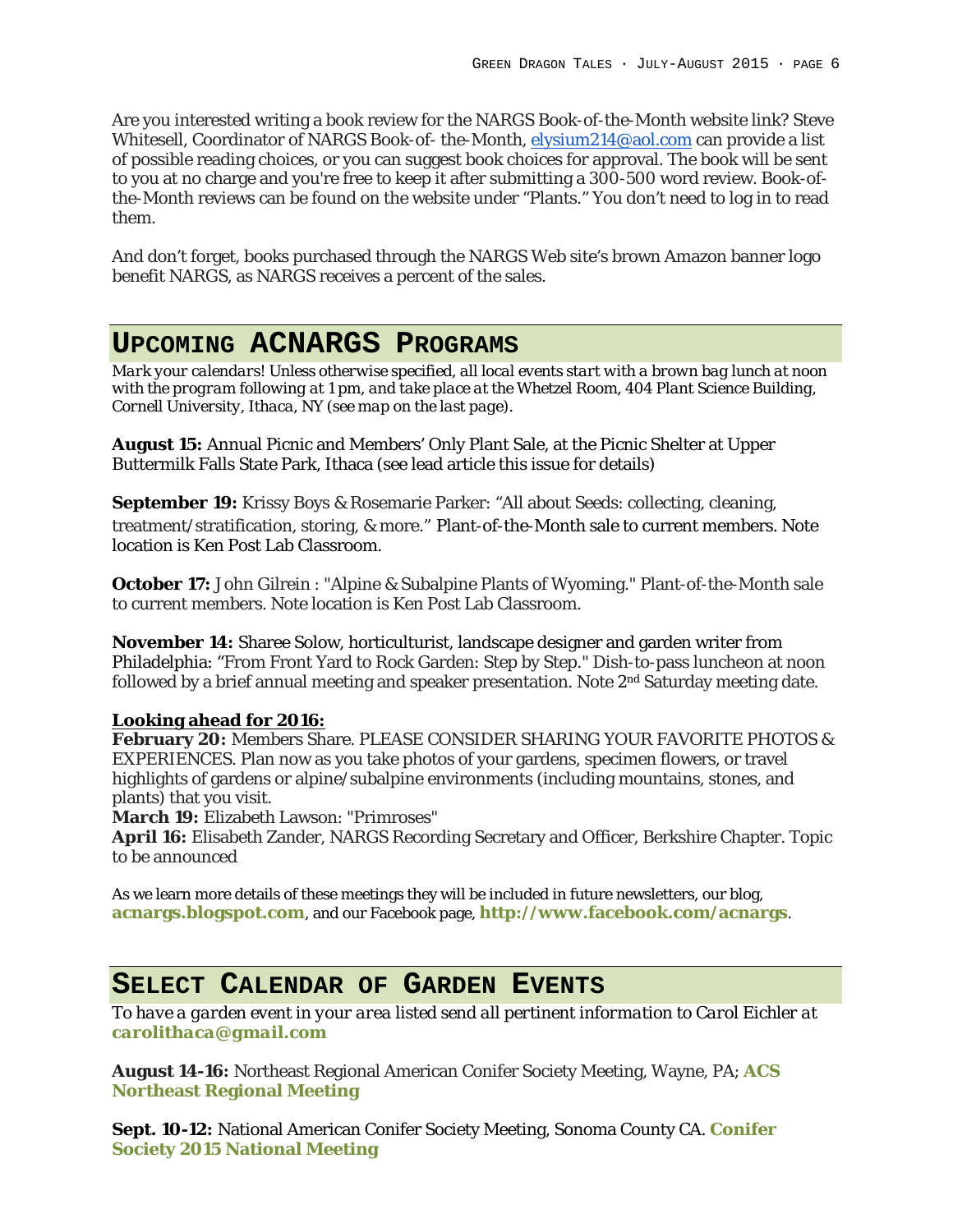#### **Sept. 12:** Gathering of Gardener, Rochester, NY. **Gatheringofgardeners.com**

**October 13:** Carol Eichler, Making of the Wurster Memorial Garden. Liberty Hyde Bailey Garden Club, Ken Post Lab Classroom, Cornell University, Ithaca, 6:30 – 8:00 pm

## **WAYS YOU CAN CONTRIBUTE TO OUR CHAPTER**

#### *Carol Eichler*

Would you consider getting more involved with ACNARGS? Contact John Gilrein, Chapter Chair. Here are some ways to contribute:

- host a speaker by providing overnight accommodations
- join outside speakers for dinner and conversation
- suggest topics and/or speakers for program meetings
- bring refreshments to our meetings
- offer to be a trip/tour coordinator
- write a newsletter article or send in garden photos
- prepare a slideshow or presentation for Members Share
- donate plants for our plant sales
- submit posts to our Facebook page

## **ABOUT US - ACNARGS**

We are an all-volunteer organization and one of thirty-eight NARGS affiliated chapters active in North America. Our annual Chapter activities include 6 program-speaker meetings, the Green Dragon newsletter, web and Facebook pages, garden visits, overnight garden trips, hands-on workshops, and 3 plant sales a year. Our meetings are informal, friendly gatherings that provide a wealth of information and offer a source for unusual plants, plus the opportunity to be inspired by other gardeners. The public is always welcome.

Chapter membership starts at \$10 a year based on the calendar year. Membership includes these benefits: newsletter sent to you electronically (or option by mail for an extra fee), opportunity to travel on our planned overnight garden trips, and plant sale discounts and member only sales, including Plant-of-the-Month sales.

### **ABOUT NARGS NATIONAL**

NARGS National is our parent organization: We encourage you to join (online at **www.nargs.org**) for only \$30 a year. Benefits include a seed exchange, a quarterly publication, and an on-line web site featuring an archive of past publications, a chat forum and a horticultural encyclopedia. NARGS national also conducts winter study weekends and holds its Annual Meeting in interesting places where attendees have the opportunity to hear and visit with outstanding plants people from around the world who present talks and workshops.

# **RESPONSIBLE PEOPLE/2014 BOARD MEMBERS**

*If you want to volunteer, we'd love to hear from you!*